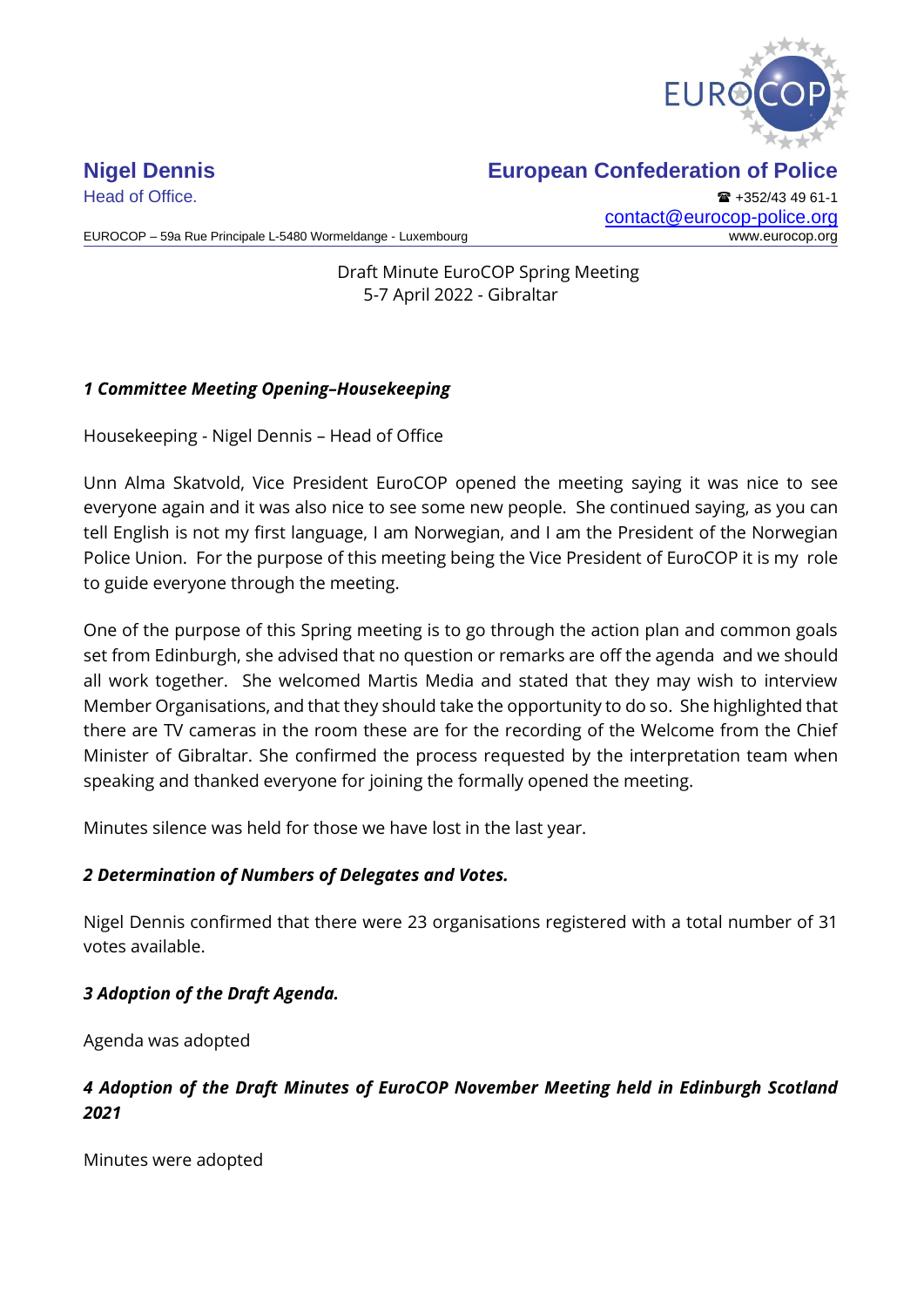

## **Nigel Dennis European Confederation of Police**

Head of Office. **+352/43 49 61-1** [contact@eurocop-police.org](mailto:jv@eurocop-police.org)

### *5 Welcome from Host Member Organisations, Gibraltar Police Federation & Gibraltar Defence Police Federation.*

Maurice Morello, Chair of the Gibraltar Police Federation, welcomed the delegates to Gibraltar. He said it was an honour and a privilege to host the meeting with around 70 delegates in attendance. He confirmed that due to covid restrictions this was the third attempt to host the meeting here in Gibraltar with reference to Covid and now the War in Ukraine by Putin having an impact.

Mr Morello said it was a great venue to hold the meeting, . He confirmed that at the close of todays meeting there will be a tour of the rock and the historical sights of Gibraltar, this would be followed by a social dinner hosted by Royal Gibraltar Police Federation and Gibraltar Defence Police Federation and sponsored by the Gibraltar Government. He wished everyone an enjoyable time here in Gibraltar.

## *6 The Chair Invited delegates and or Observers of Member Organisations to take to the floor for a maximum of 3 minutes each to introduce themselves and their Organisation.*

## *7 Presidents Address – Calum Steele.*

"Colleagues,

I begin this report at the same place as I began my last report for our Autumn meeting in Edinburgh last November, and that is with a reminder of what Congress 2020 approved as the three key strategic priorities in the 4-year action.

- 1. Raising EuroCOP's profile (internally and externally)
- 2. Establishing and building a foundation for developing a policy environment that supports police officers, and
- 3. Promoting and supporting policing best practice

Clearly, it is not possible to detail every single act that the ExCom are engaged in, but it is important that I share with you some of the most significant activities, not least where these have been in direct response to the concerns of members.

I hope you agree with me that the regular news round ups continue to represent effective communications from EuroCOP to members, and highlight some of the key activities within EuroCOP, and the institutions of Europe.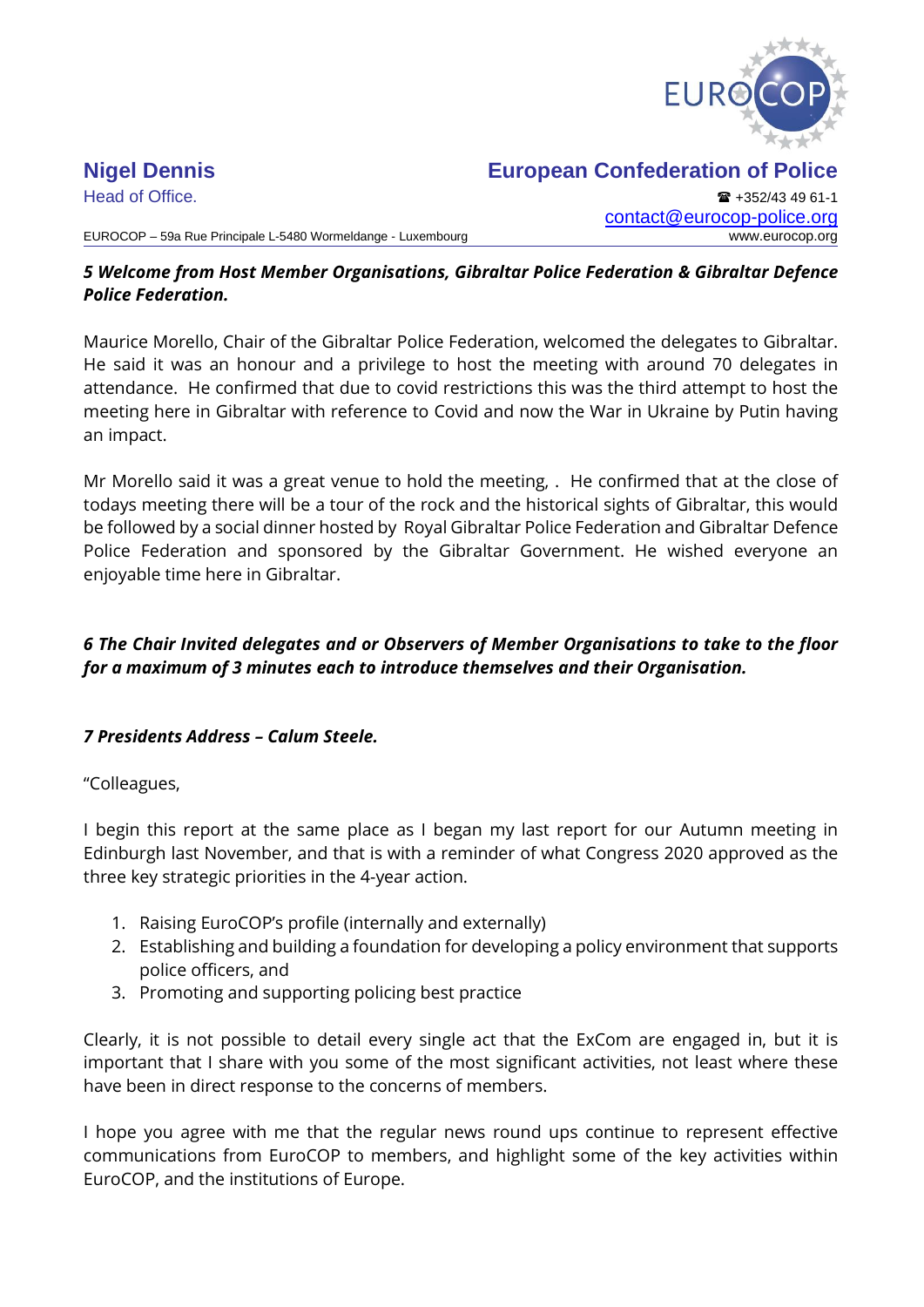

# Head of Office. **All and Secure 2018** +352/43 49 61-1

EUROCOP – 59a Rue Principale L-5480 Wormeldange - Luxembourg www.eurocop.org

## **Nigel Dennis European Confederation of Police**

[contact@eurocop-police.org](mailto:jv@eurocop-police.org)

These reports have been warmly received and by their short and snappy nature are easily digested and a valuable resource.

Last November a coroner's inquest here in Gibraltar ruled that two Royal Gibraltar Police Officers had been responsible for two unlawful killings following a collision at sea, as they were intercepting active drug smuggling operations.

That decision is shocking and threatens the cross jurisdictional and mutually supportive policing action to stem drugs flow into Europe. But equally shocking was the silence of senior officers from the Royal Gibraltar Police who did not speak in support of their colleagues. Had they found the courage to provide the leadership our colleagues in Gibraltar deserve, by providing vital operational context into the realities of how maritime operations work, it is impossible to consider the ruling would have gone the same way.

Our condemnation of this silence, as well as the critical context and support we were able to officer our colleagues and friends here in Gibraltar resulted in extensive media coverage on all platforms, and I commit to ensuring further support is provided as subsequent legal actions follow.

In January our joint video with EPSU and EuroMIL, in support of our collective call to have our members covered by the provisions of the predictable workers directive was published. This video represented the culmination of a coordinated lobbying effort by our organisations on this matter.

Our commitment to responding to the epidemic of violence as highlighted by our friends in ErNE at our last meeting saw me writing to members of the Civil Liberties, Justice, and Home Affairs (LIBE) Committee of the European Parliament calling for a sitting of that Committee to bring the deteriorating situation to light by raising a political debate. That letter sadly received a bland response from Commissioner Yvla Johannsen and we will be hearing from our friends in ErNE later in this meeting about what we do next.

Events in Ukraine have unsurprisingly dominated much of our thinking and actions in the past 6 weeks. This has been particularly evident at the ETUC, where we are addressing many of the issues on an almost daily basis. I will return to Ukraine shortly.

As you will know one of the things, I was particularly keen to develop was regional EuroCOP supported activity by members. Sadly, the pandemic has curtailed that opportunity but what we commenced in Edinburgh last November has left us with a solid foundation to build on. You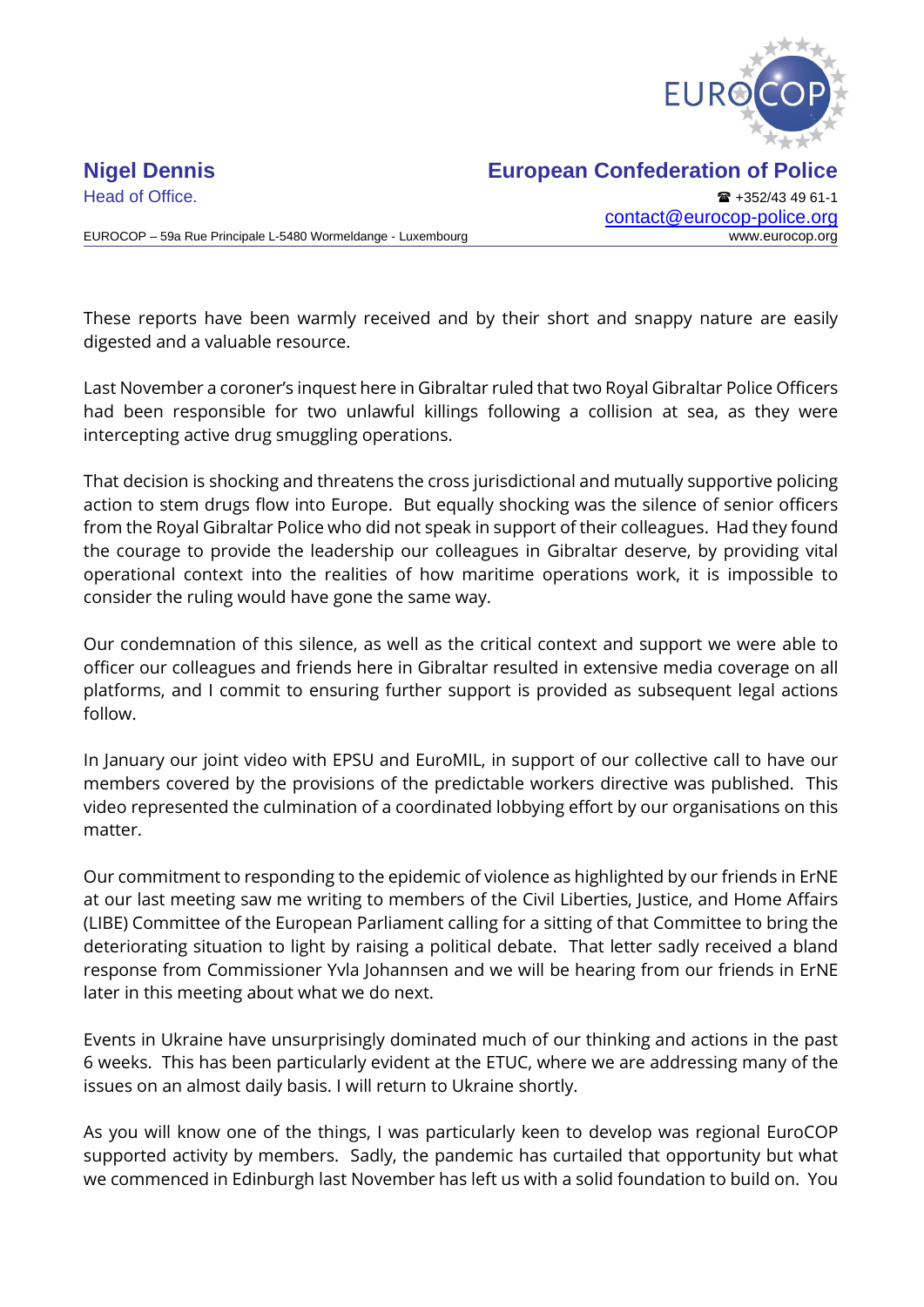

## **Nigel Dennis European Confederation of Police**

Head of Office. **All and Secure 2018** +352/43 49 61-1 [contact@eurocop-police.org](mailto:jv@eurocop-police.org)

will see more of that in the meeting later today, and our Autumn meeting is being developed with a strong focus on policy.

The short video you saw at the start of this meeting is a great illustration of what we do and why we are here. We will continue to build on our brand identity with more of this short sharp professional output.

Of course, it would be naive and indeed deeply offensive if we did not stop to reflect on the unimaginable horrors that we are currently witnessing in Ukraine. Whilst we are dismayed and often have no words, or at least no adequate words, for the carnage and devastation we are seeing on our screens on a rolling, minute by minute basis, we are at least not living with the realities and heartache of war.

I ask you, if you had to leave your home today, right now, right at this very second, not knowing when or if you would be back, and all you could take with you is what you could carry, what would you take with you? Where would you go?

This is the reality for 21<sup>st</sup> century Ukraine and it is shameful that even now our political leaders are still dragging their feet on treating Putin and the Russian state like the pariah they should be.

Our families have not been separated; our mothers, our fathers, sons, daughters, brothers, and sisters have not been brutalised and forces to flee. Our fellow countrymen have not had to defend our nations from a murderous regime that has no regard for human life.

Every living Ukrainian will have their own stories and their own personal experiences and loss. We owe it to each and every one of them to do all we can to ensure they are looked after, their country is protected, their freedoms secured, and to ensure those who perpetrated acts of violence and barbarity are brought to justice.

The evidence from Bucha in Kyiv is damning. Men, women, and children were bound by the hands and shot, their bodies were crushed by tanks, women and children were raped. Girls as young as 11 are reported to have had their vaginas torn. The bodies of the dead were mined, corpses litter the streets or have been buried in mass graves.

These are hard words to hear, they are harder to speak, but we cannot remain silent in the face of 21<sup>st</sup> century genocide; and we cannot remain passive either.

Our involvement with the ETUC and ETUF has never been more important. We are supporting efforts of the Federation of Trade Unions in Ukraine to remove the mouthpiece and apologists for Putin in the guise of the Federation of Independent Trade Unions in Russia from the ITUC.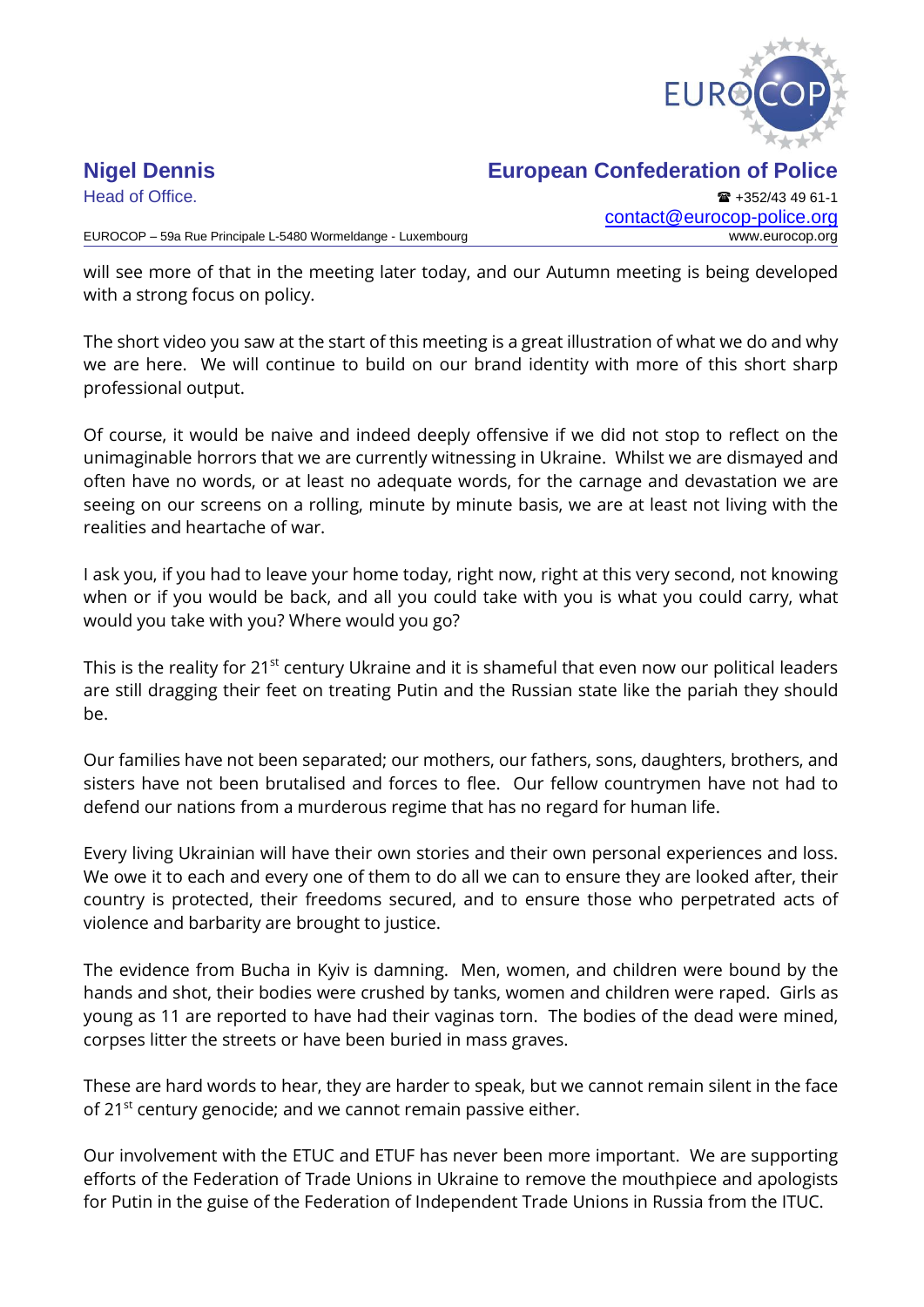

EUROCOP – 59a Rue Principale L-5480 Wormeldange - Luxembourg www.eurocop.org

Head of Office. **+352/43 49 61-1** [contact@eurocop-police.org](mailto:jv@eurocop-police.org)

The ETUC is promoting the efforts of trade unions across Europe in responding to the Ukrainian refugee crisis. We know our own trade unions have a wealth of experience in finding solutions to the challenges the mass movement of displaced millions means for our domestic services.

We need to make sure our members are part of that European effort.

EuroCOP receives an almost daily updates on the situation in Ukraine – we will share these more widely as it is important the stories are told and that we never allow ourselves to become ambivalent to a war on our doorstep.

Russia shares borders with some of the nations of our member organisations. We must ensure they have every support, to protect them from a hostile aggressor.

We supported our colleagues in Lithuania a few short months ago, as it was apparent that migration was being used as a weapon to destabilise our countries by hostile neighbours', seeking to test our capabilities and our resolve.

I personally raised the risks of the exploitation of women and children in the last meeting we had in Brussels. I also raised the risks of increased flow of firearms into criminal hands, as well as a whole host of other criminal opportunities that are associated with those who miss no opportunity to prey on the most vulnerable. It is not surprising that these very issues are now reflected in the Council of Europe's own assessment of criminal threats due to the war in Ukraine.

But there are more things we can do – there are things we must do – and we must do them now.

On the first day of the invasion, I wrote to the president of the European Commission urging an immediate withdrawal of CEPOL supported activities in the Donbass. Sadly now, some 40 odd days into this war, such a call now seems meaningless.

EuroCOP is a member of the International Council of Police Representative Associations. The International Council has called for every police force in every country to be able to receive evidence of war crimes from those within our own nations, who are receiving first-hand accounts of the atrocities taking place in Ukraine.

I have written to the President of the Council of Europe urging political leadership to ensure we that we are able to do all that we can to ensure the witness testimony of millions is not lost to time. Every single member of EuroCOP must press the same case with our domestic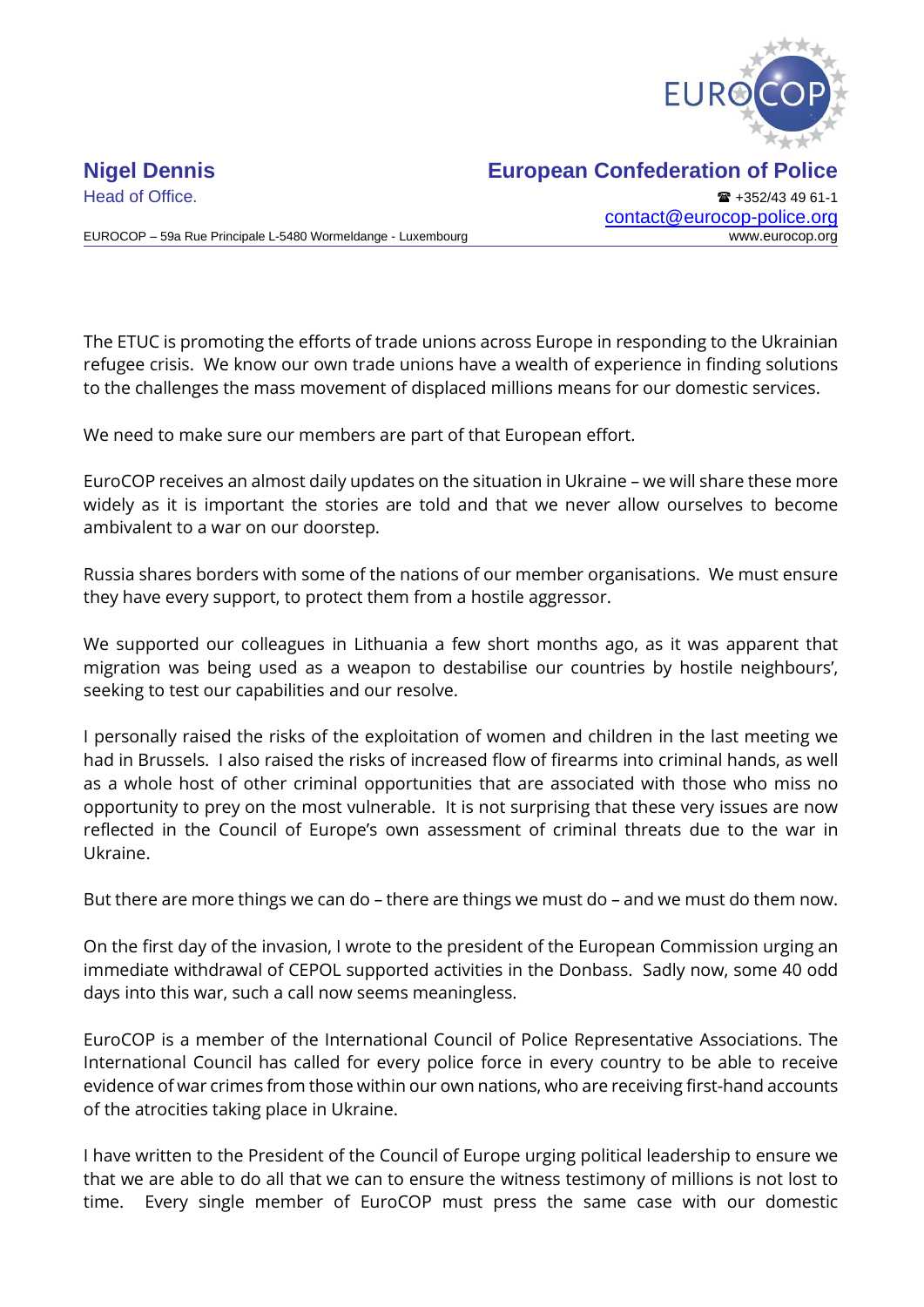

## **Nigel Dennis European Confederation of Police**

Head of Office. **+352/43 49 61-1** [contact@eurocop-police.org](mailto:jv@eurocop-police.org)

governments. At the most basic level, humanity demands this of us; We owe the people of Ukraine nothing less.

Beyond that however, EuroCOP has time and again raised the fact that CEPOL is currently based in Hungary. Hungary has a pitiful human rights record and is shamefully silent on the brutality of Putin's actions.

It is past the time that the European Union acted on the legitimacy it provides to Hungary by hosting the European Agency for Police Law Enforcement Training there.

Policing is one of the cornerstones of liberal democracies and cannot be permitted to be used as either a source of revenue, or political legitimacy for a county that has consistently shown an abject disregard for human rights and fundamental freedoms.

I believe EuroCOP must now redouble its efforts and seek the immediate relocation of CEPOL out of Hungary and seek your support to pursue such a course of action.

Calum asked if any Member Organisations objected to this course of Action?

## **ACTION – EuroCOP will redouble its efforts and seek the immediate relocation of CEPOL out of Hungary**

We have to decide if the pervasive impact of Russian actions in our domestic politics and policy making is something that sits with the values we hold; if this is something that sits with our own personal values. If we do not act, and with one unified voice, policy decisions that will have a long-lasting and profound impact on our personal and working lives will be implemented regardless.

It is increasingly clear that the lines of separation between civilian policing and the security services will become more blurred in the years ahead. EuroCOP must ensure that our members voices inform those inevitable policy changes.

Every police officer knows that nothing changes like the police service. What our members are asked to do today would be unrecognisable to the police officer of yesterday. The same will be true for our experiences set against the policing demand of tomorrow.

As the effects of the crisis in Ukraine hits our own countries, we must ensure our members are at the heart of the policing response. They are the ones who will be innovating, fixing problems, and finding solutions as they arise.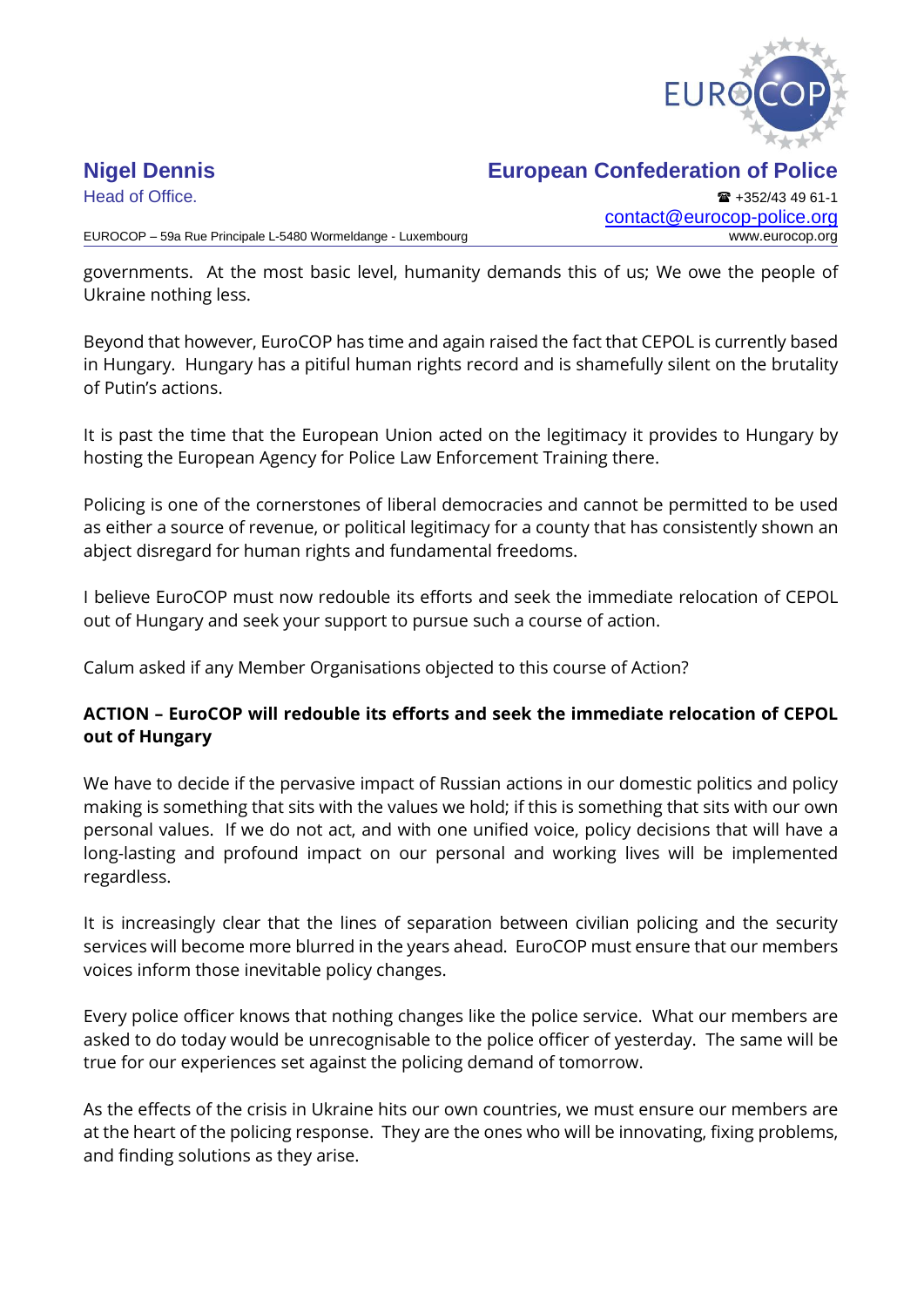

## **Nigel Dennis European Confederation of Police**

Head of Office. **+352/43 49 61-1** [contact@eurocop-police.org](mailto:jv@eurocop-police.org)

I wish to conclude by remembering our colleagues who have sadly lost their lives since we last met. We have already held a minute of silence at the commencement of this meeting, but I wish to highlight two specific incidents that serve as a stark reminder of what our members do – on and off duty.

Our letter to the members of the LIBE committee on the violence faced by police officers coincided with the brutal and senseless murder of two officers in Germany. Both shot dead in the roadway after stopping a car for a check.

We also remember our colleague in Lisbon who was kicked to death whilst off duty just a few short weeks ago. He and his colleagues intervened to protect others. They identified themselves as police officers and were targeted as a result. Sadly, he lost his fight for life in hospital a few days later.

The shock and tragedy of these acts reminds us there is no such thing as routine in policing. We never really know where the dangers and threats come from. Our communities are lucky to be served by such committed public servants. We are honoured to represent them.

Our thoughts and prayers are extended to all of the family, friends, and colleagues of those we have lost.

Thank you!"

## *8 Next Steps follow up from group work undertaken by Member Organisations in Edinburgh Group interaction with MO, – Unn Alma Skatvold / Nigel Dennis (1hour)*

## *9 Summery of Group work - (Now What).*

Going around the tables several ideas were shared with everyone of what they believed the main points of focus for the following year for EuroCOP should be, thus included: -

Develop Minimum Standards for pay, conditions across Europe, minimum standards for policing refugees, reinforcement rights to a private life/privacy across the European Landscape, Increase the number of meetings the MO attend, solidarity to help hear the European Voice of members, a creation of a Federation for Mediterranean countries similar to the Nordic, Safety & Security of police officers, develop better standards H&S and standards for Police Officers Common communication for wages & wage points, obligations that we face as the new normal, in relation to immigration increase of crime and War issues, Pensions, better education & training (CPOL) raising EuroCOP's profile, Social dialogue, Union representatives to have the same rights to allow them to do their job, corporate training with common ground/equal platform, Violence against the police, networking & resources that can be shared.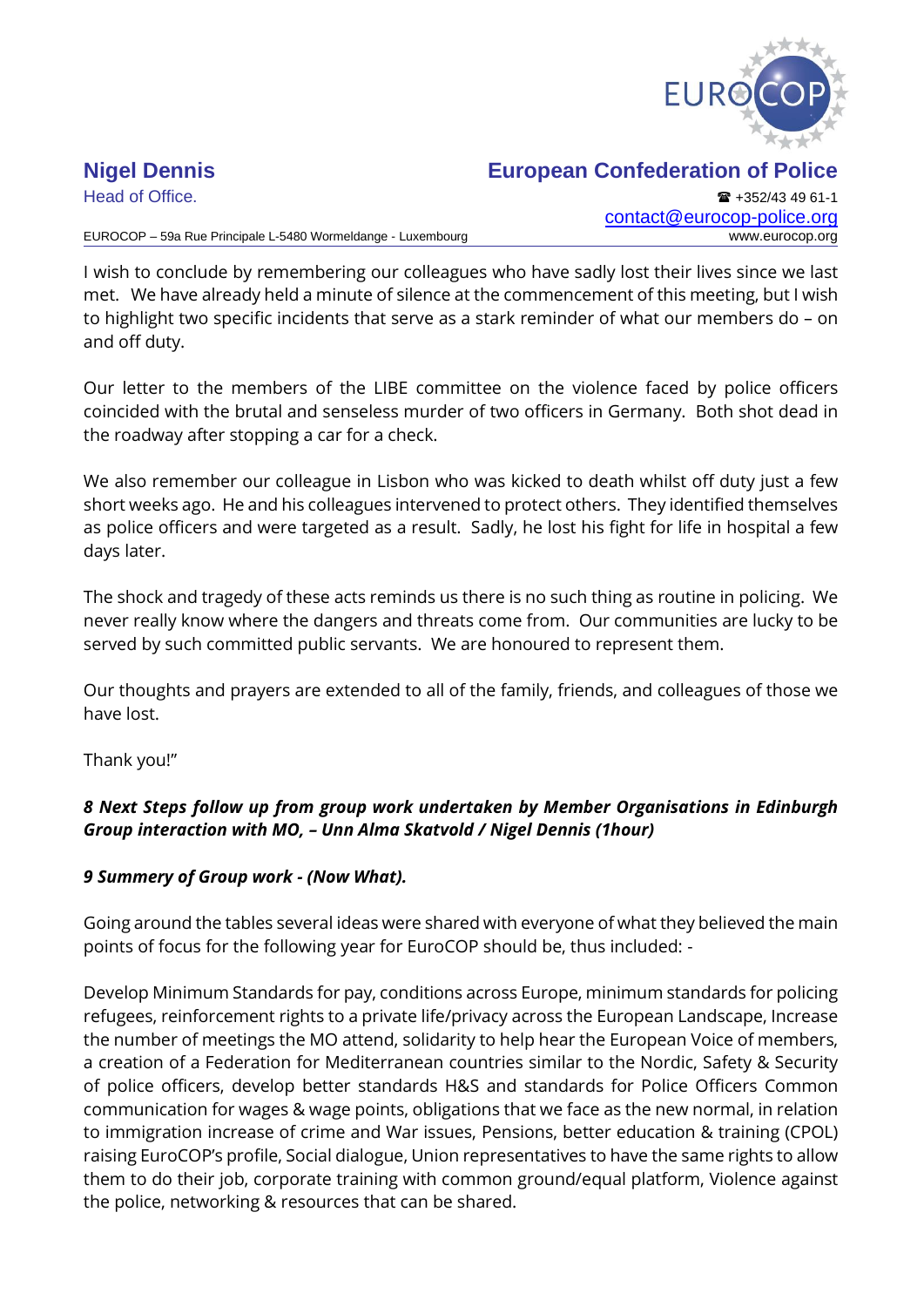

Head of Office. **All and Secure 2018** +352/43 49 61-1 [contact@eurocop-police.org](mailto:jv@eurocop-police.org)

EUROCOP – 59a Rue Principale L-5480 Wormeldange - Luxembourg www.eurocop.org

Calum confirmed that

Calum referred to the online library of resources that ILEC currently have. He will liaise with the host organisation in Australia to see if EuroCOP can import some of the information to our website.

## *10 Mr Ken Pennington; The Conflict in Ukraine and its implications for Europe.* **(PowerPoint Presentation attached)**

Ken through his PowerPoint presentation gave an insight into his career. Starting as a police officer, the various roles he undertook before studying Terrorism in St Andrews University and how his journey evolved through country to country and the roles in which he undertook in each of them to where he ended in Ukraine a few weeks ago.

He highlighted in depth what life is like in Ukraine and the problems that they face and will continue to face, and how it will touch all of us across Europe.

# THE LONG ROAD TO UKRAINE

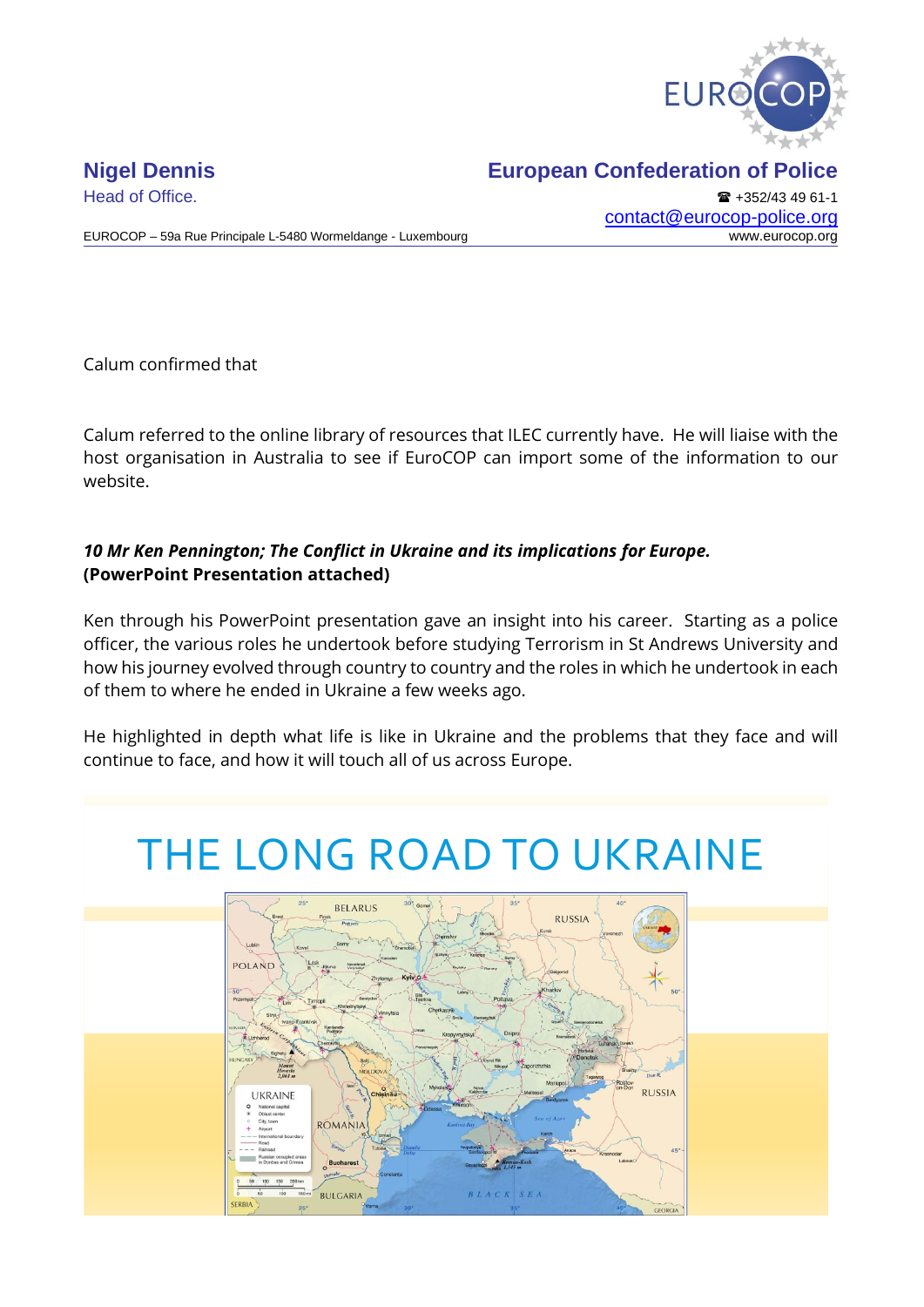

Head of Office. **All and Secure 2018** +352/43 49 61-1 [contact@eurocop-police.org](mailto:jv@eurocop-police.org)

EUROCOP – 59a Rue Principale L-5480 Wormeldange - Luxembourg www.eurocop.org

He took questions from the floor.

## *11 Treasurer Report Mark Marshallsay.*

Mark opened his report saying, it only seems like a few days since we last met in Edinburgh last year. But in that time, quite a bit has taken place.

At the time of writing this report, only one member organisation had payment of their membership fees outstanding. I would like to thank the rest of you for your prompt payments, it really is appreciated and makes my role that little bit easier.

As you can see from the table in Appendix 1, the income for this year sits at **200,082.60** Euros and our membership total is **157,413** across Europe. This is compared to the table in Appendix 2, where the income was **209,980.08** Euros in 2021 and a membership total of **156,945**.

Although the membership numbers have increased slightly this year, our income has decreased due to the new financial orders coming into effect, whereby some member organisations now pay 75% subscription, due to their geographical locations.

I will keep a watchful eye for the remainder of this year and will make an informed recommendation regarding the level of our subscription fees at our November committee meeting, these fees were last raised in 2017.

Our current surplus is **733,617.21** Euros at the time of writing this report. A healthy surplus which still gives us some breathing space.

As mentioned in my previous report, some of this surplus can and should be put to better use, earning EuroCOP more income. We have moved a few steps closer to investing a significant proportion of these funds. An investment policy has been created and this has been circulated to you all. More detail of this will follow later in this session, however, I would urge you to vote in favour of adopting this policy.

Article 2.5 of EuroCOP Finance Orders sets out the responsibility of the ExCom in regard for the financial management of financial resources and assets, to that end we have secured the services of an Investment Company to act as our wealth managers – Close Brothers Asset Management, and their Managing Director, Mr Adam Griffin will be making a presentation to you shortly.

It is imperative that we move forward with this, we need our funds to work for us and not just sit in an account, doing and earning next to nothing.

My November report, later this year, will review this year's budget and will set the budget moving forward with any recommendations that come with it.

My gratitude as always goes to Nigel Dennis and the rest of the ExCom for their support. Thank you for listening and I hope you all enjoy the rest of your time here in Gibraltar.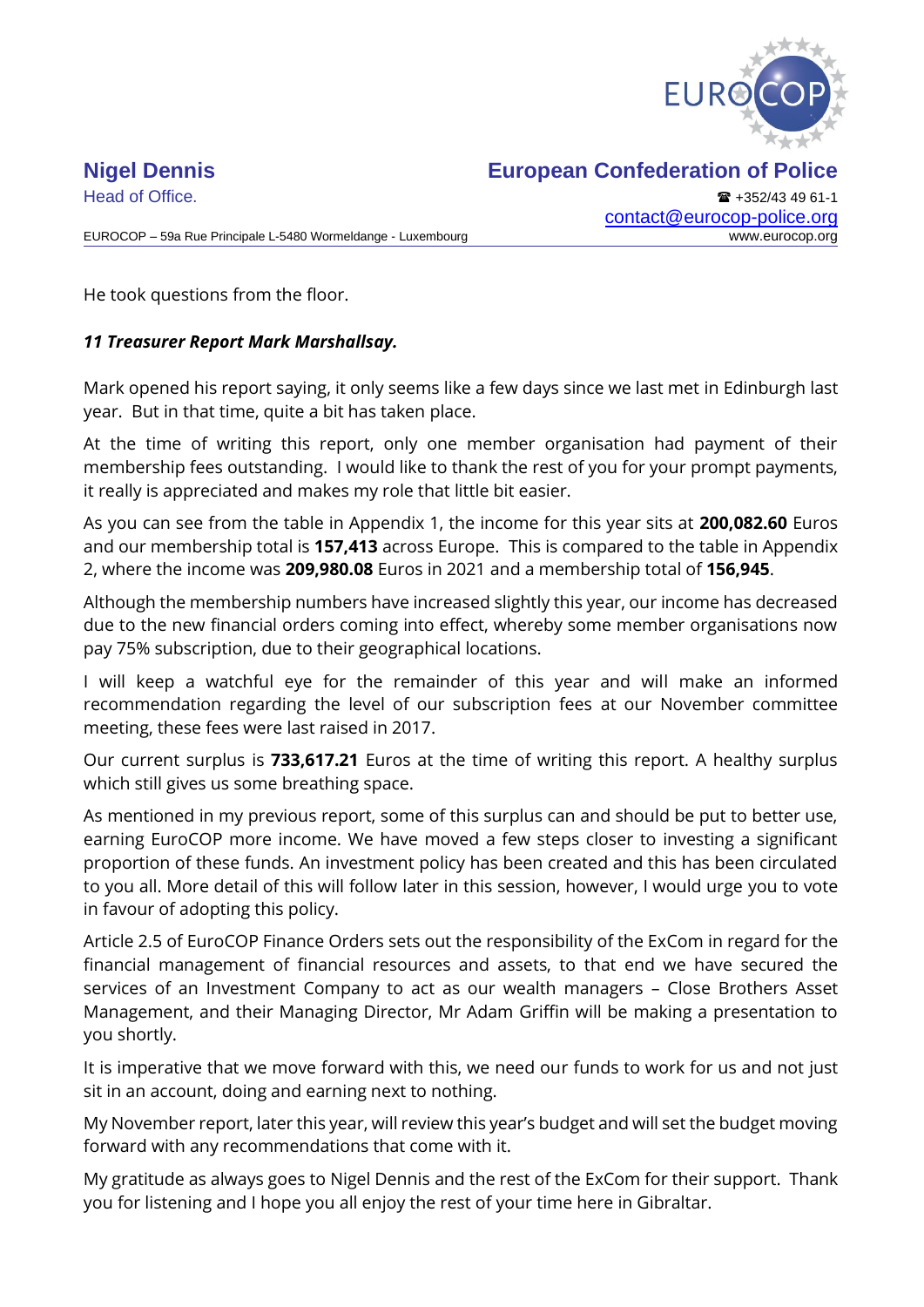

EUROCOP – 59a Rue Principale L-5480 Wormeldange - Luxembourg

## **Nigel Dennis European Confederation of Police**

Head of Office. **+352/43 49 61-1** [contact@eurocop-police.org](mailto:jv@eurocop-police.org)<br>www.eurocop.org

Mark took questions from the floor: -

Gary Thwaite from the Civil Nuclear Constabulary asked if the membership figures were capped, as bigger organisation have to pay more. Calum quoted from the Statues at 11.5 Member organisations with more than 60,000 members will be entitled to a 50% reduction on fees due under statute 11.4, 11.4.1, or 11.4.2 for each member over 60,000 members.

Nigel Goodband, British Transport Police Federation asked if there was a few to be a member of ICRPA he confirmed that there's a flat fee of \$2,500 USD per year.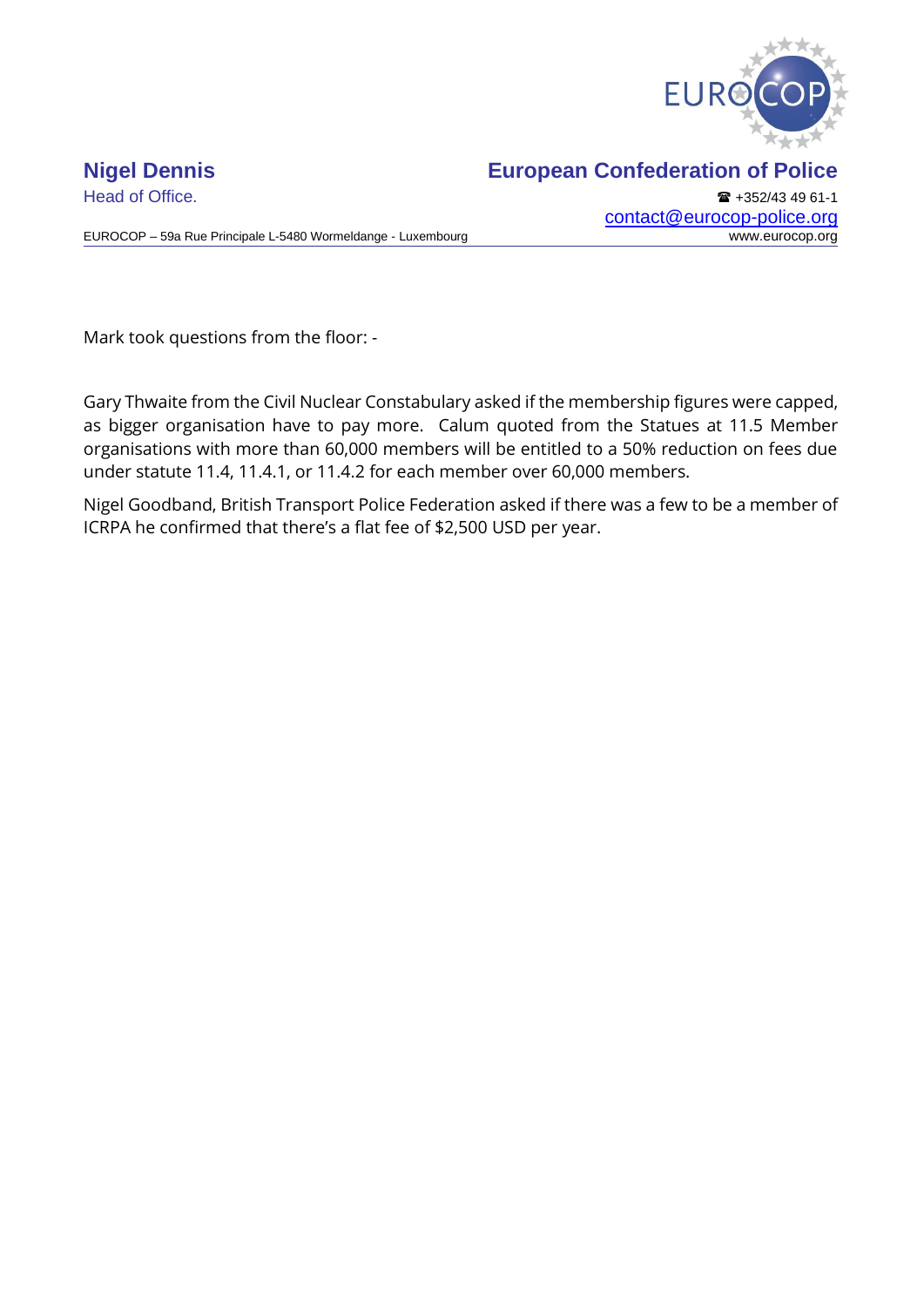

EUROCOP – 59a Rue Principale L-5480 Wormeldange - Luxembourg

Head of Office. ■ +352/43 49 61-1 [contact@eurocop-police.org](mailto:jv@eurocop-police.org)

| <b>Member</b><br><b>Organisation</b>        | <b>Date</b><br><b>Submitted</b><br><b>Numbers</b> | <b>Members</b><br><b>Declared 2021</b> | <b>Paid</b> | in<br><b>Amount</b><br>Euro's |
|---------------------------------------------|---------------------------------------------------|----------------------------------------|-------------|-------------------------------|
| <b>AGSI</b>                                 | 05/01/2022                                        | 2,175                                  | 25/01/2022  | 2,914.50                      |
| <b>BTPF</b>                                 | 20/12/2021                                        | 3,095                                  | 18/01/2022  | 4,147.30                      |
| POU-GWU<br>Malta                            |                                                   | 1,389                                  | 28/02/2022  | 2,000.00                      |
| <b>GRA Ireland</b>                          | 01/02/2022                                        | 11,385                                 | 02/02/2022  | 15,255.90                     |
| Landssamband<br>Logreglumanna               | 14/01/2022                                        | 845                                    | 10/03/2022  | 1,200.00                      |
| Odborovy zvaz<br>Policie Slowakia           | 11/01/2022                                        | 10,055                                 | 19/01/2022  | 10,105.27<br>(75%)            |
| <b>PFNI</b>                                 | 05/01/2022                                        | 6,857                                  | 21/01/2022  | 9,188.38                      |
| Politiets<br>Fellesforbund                  | 13/01/2022                                        | 12,672                                 | 21/01/2022  | 16,980.48                     |
| Politiforbundet i<br>Danmark                | 11/01/2022                                        | 12,048                                 | 21/01/2022  | 16,144.32                     |
|                                             |                                                   |                                        |             |                               |
| Suomen<br>Poliisijarjestojen<br>Liitto r.y. | 14/01/2022                                        | 9,101                                  | 18/01/2022  | 12,195.34                     |
| Svenska<br>Polisforbundet                   | 14/01/2022                                        | 20,062                                 | 28/01/2022  | 26,883.08                     |
| P.F.P.Greece                                | 15/01/2022                                        | 24,376                                 | 20/01/2022  | 24,497.88<br>(75%)            |
|                                             |                                                   |                                        |             |                               |
| <b>UPOL Spain</b>                           | 12/01/2022                                        | 5,200                                  | 15/02/2022  | 6,968.00                      |
| <b>CNCF</b>                                 | 07/01/2022                                        | 1,500                                  | 20/01/2022  | 2,010.00                      |
| ErNE<br><b>Basque</b><br>Region             | 15/02/2022                                        | 3,400                                  | 17/02/2022  | 4,556.00                      |
| NPPSS Lithuania                             | Membership                                        | Withdrawn                              |             |                               |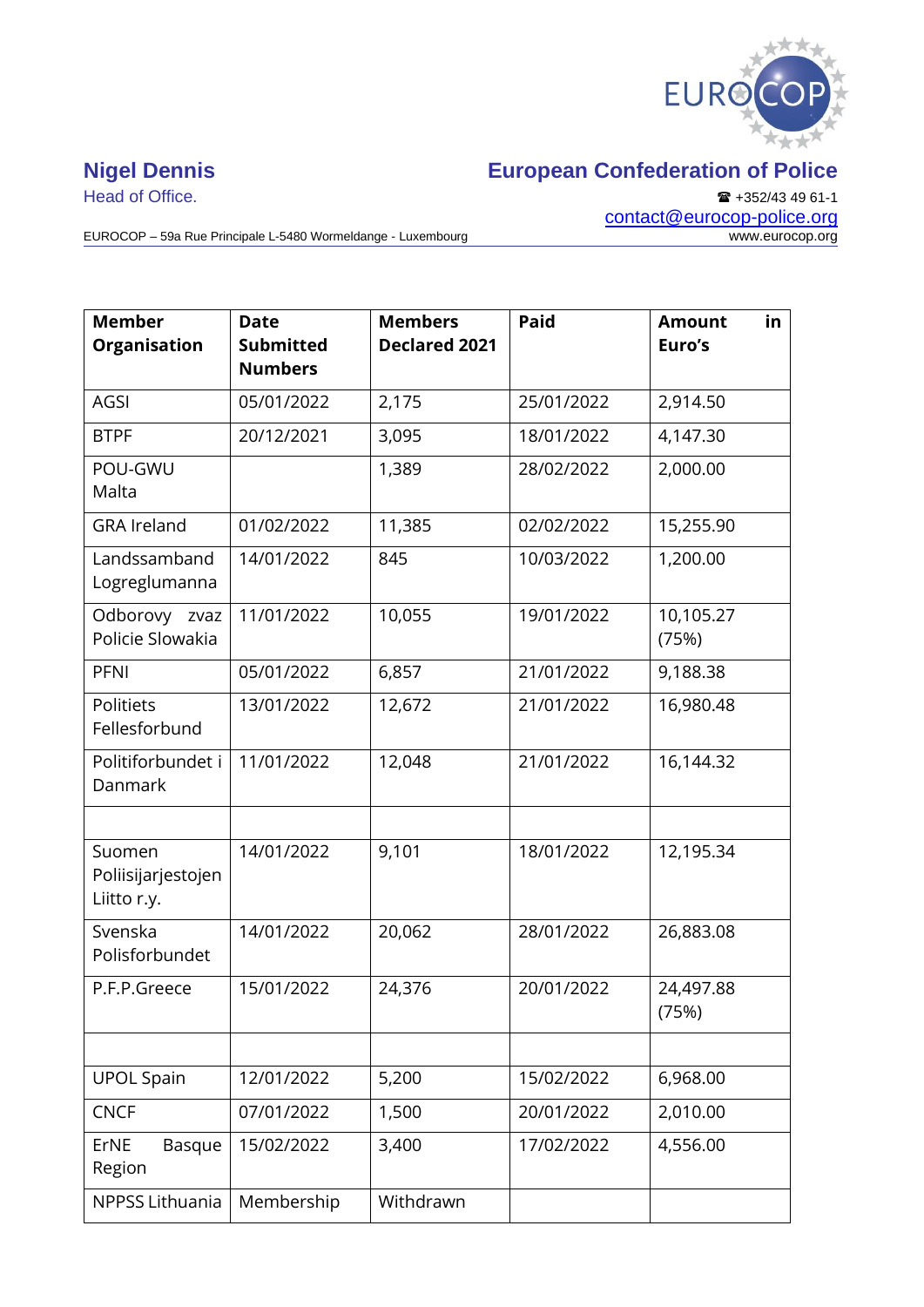

Head of Office. ■ +352/43 49 61-1

## **Nigel Dennis European Confederation of Police**

[contact@eurocop-police.org](mailto:jv@eurocop-police.org)

EUROCOP – 59a Rue Principale L-5480 Wormeldange - Luxembourg

| FSC-CCOO<br>Spain              | 31/01/2022   | 5,500   | 03/02/2022   | 7,370.00       |
|--------------------------------|--------------|---------|--------------|----------------|
| <b>SPF</b>                     | 14/12/2021   | 17,000  | 21/01/2022   | 22,780.00      |
| <b>GDPF</b>                    | 16/12/2021   | 90      | 20/01/2022   | 1,200.00       |
| <b>GPF</b>                     | 14/12/2021   | 237     | 21/01/2022   | 1,200.00       |
| Malta<br>Police<br>Association | 15/12/2021   | 573     | 18/02/2022   | 1,200.00       |
| <b>SINAPOL</b>                 | 18/02/2022   | 1560    |              | 1,045.20 (50%) |
|                                |              |         |              |                |
| LIDA Latvia                    | 14/01/2022   | 2,605   | 11/02/2022   | 2,618.03 (75%) |
| <b>ELA</b>                     | 21/01/2022   | 3,200   | 25/01/2022   | 4,288.00       |
|                                |              |         |              |                |
| <b>DPF</b>                     | 18/01/2022   | 2,488   | 03/02/2022   | 3,333.92       |
|                                | <b>Total</b> | 157,413 | <b>Total</b> | 200,082.60     |

## **APPENDIX 1**

**Number of Members & Membership Income 2022**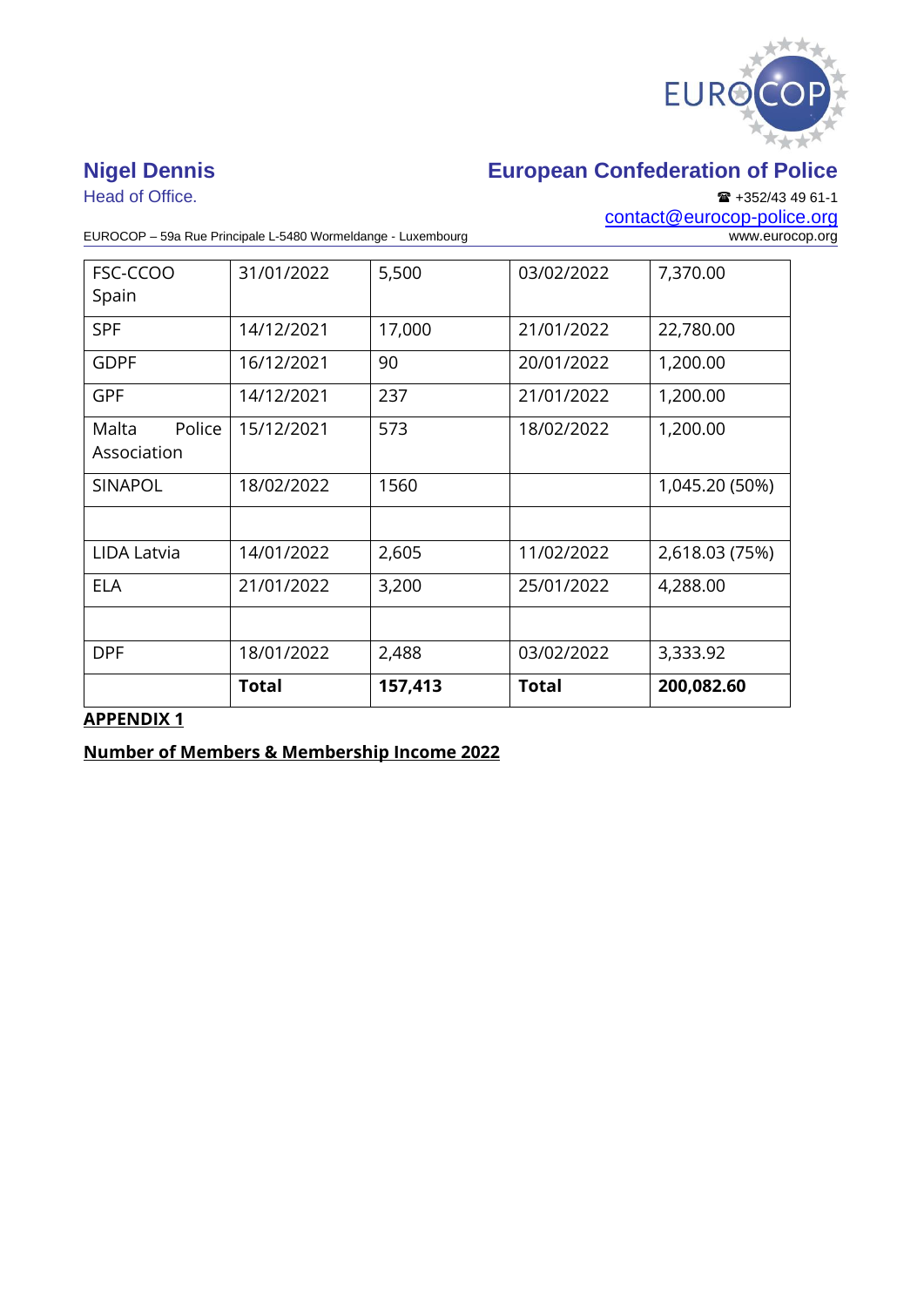

EUROCOP – 59a Rue Principale L-5480 Wormeldange - Luxembourg

Head of Office. ■ +352/43 49 61-1 [contact@eurocop-police.org](mailto:jv@eurocop-police.org)

| <b>Member</b><br><b>Organisation</b>        | <b>Date</b><br><b>Submitted</b><br><b>Numbers</b> | <b>Members</b><br><b>Declared 2021</b> | <b>Paid</b> | <b>Amount</b><br>in<br>Euro's |
|---------------------------------------------|---------------------------------------------------|----------------------------------------|-------------|-------------------------------|
| AGSI                                        | 19/01/2021                                        | 2279                                   | 27/01/2021  | 3,053.86                      |
| <b>BTPF</b>                                 | 16/12/2020                                        | 2849                                   | 26/01/2021  | 3,817.66                      |
| POU-GWU<br>Malta                            | 14/10/2021                                        | 1389                                   | 15/10/2021  | 2000.00                       |
| <b>GRA Ireland</b>                          | 30/04/2021                                        | 11,458                                 | 30/04/2021  | 15,355.00                     |
| Landssamband<br>Logreglumanna               | 25/01/2021                                        | 793                                    | 09/06/2021  | 2000.00                       |
| Odborovy zvaz<br>Policie Slowakia           | 20/04/2021                                        | 10,068                                 | 28/04/2021  | 13,491.12                     |
| <b>PFNI</b>                                 | 22/12/2020                                        | 6769                                   | 25/01/2021  | 9,070.46                      |
| Politiets<br>Fellesforbund                  | 12/01/2021                                        | 12,603                                 | 21/01/2021  | 16,888.02                     |
| Politiforbundet i<br>Danmark                | 28/01/2021                                        | 11,898                                 | 08/02/2021  | 15,943.32                     |
| Suomen<br>Poliisijarjestojen<br>Liitto r.y. | 28/01/2021                                        | 8987                                   | 29/01/2021  | 12,042.58                     |
| Svenska<br>Polisforbundet                   | 12/01/2021                                        | 19,675                                 | 29/01/2021  | 26,364.50                     |
| P.F.P.Greece                                | 15/01/2021                                        | 23,987                                 | 22/01/2021  | 32,142.58                     |
|                                             |                                                   |                                        |             |                               |
| <b>UPOL Spain</b>                           | 08/02/2021                                        | 5,200 (50%)                            | 07/04/2021  | 3,484.00                      |
| <b>CNCF</b>                                 | 04/01/2021                                        | 1200                                   | 25/01/2021  | 2000.00                       |
| ErNE<br><b>Basque</b><br>Region             | 13/01/2021                                        | 3194                                   | 25/01/2021  | 4,279.96                      |
| NPPSS Lithuania                             | 10/05/2021                                        | 1660                                   | 18/05/2021  | 556.10                        |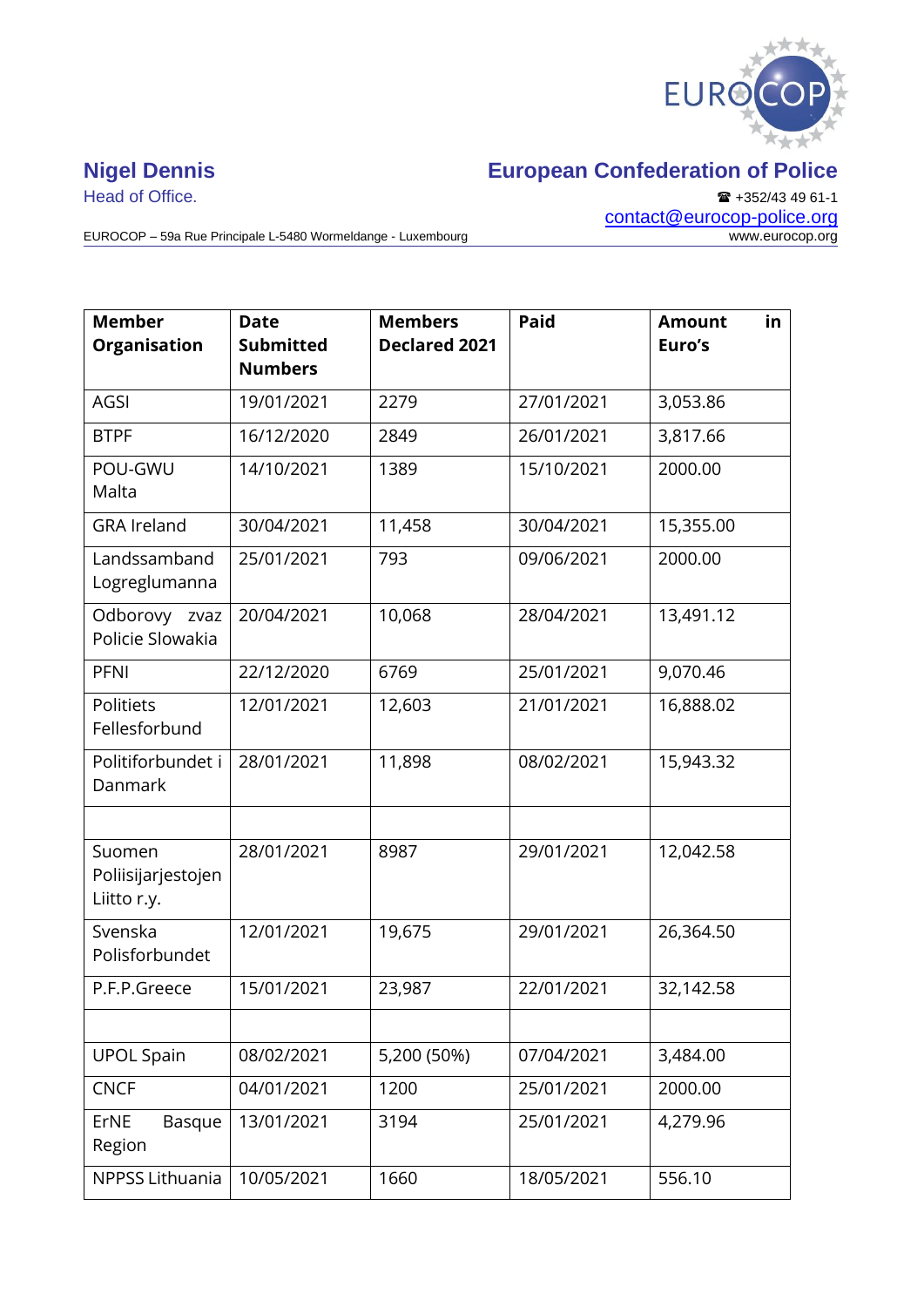

Head of Office. ■ +352/43 49 61-1 [contact@eurocop-police.org](mailto:jv@eurocop-police.org)

EUROCOP – 59a Rue Principale L-5480 Wormeldange - Luxembourg

| FSC-CCOO                       | 27/01/2021   | 5,500   | 08/02/2021   | 7,370.00   |
|--------------------------------|--------------|---------|--------------|------------|
| Spain                          |              |         |              |            |
| <b>SPF</b>                     | 14/12/2020   | 17,000  | 22/01/2021   | 22,780.00  |
| <b>GDPF</b>                    | 16/12/2020   | 88      | 16/02/2021   | 2000.00    |
| <b>GPF</b>                     | 21/01/2021   | 240     | 05/03/2021   | 2000.00    |
| Malta<br>Police<br>Association | 15/01/2021   | 421     | 16/03/2021   | 2000.00    |
| <b>SINAPOL</b>                 | 03/05/2021   | 1506    | 28/05/2021   | 378.38     |
|                                |              |         |              |            |
| LIDA Latvia                    | 15/12/2021   | 2578    | 08/02/2021   | 3,454.52   |
| <b>ELA</b>                     | 21/01/2022   | 3,200   | 25/01/2022   | 4,288.00   |
|                                |              |         |              |            |
| <b>DPF</b>                     | 14/01/2021   | 2403    | 26/01/2021   | 3,220.02   |
|                                | <b>Total</b> | 156,945 | <b>Total</b> | 209,980.08 |

## **APPENDIX 2**

**Number of Members & Membership Income 2021**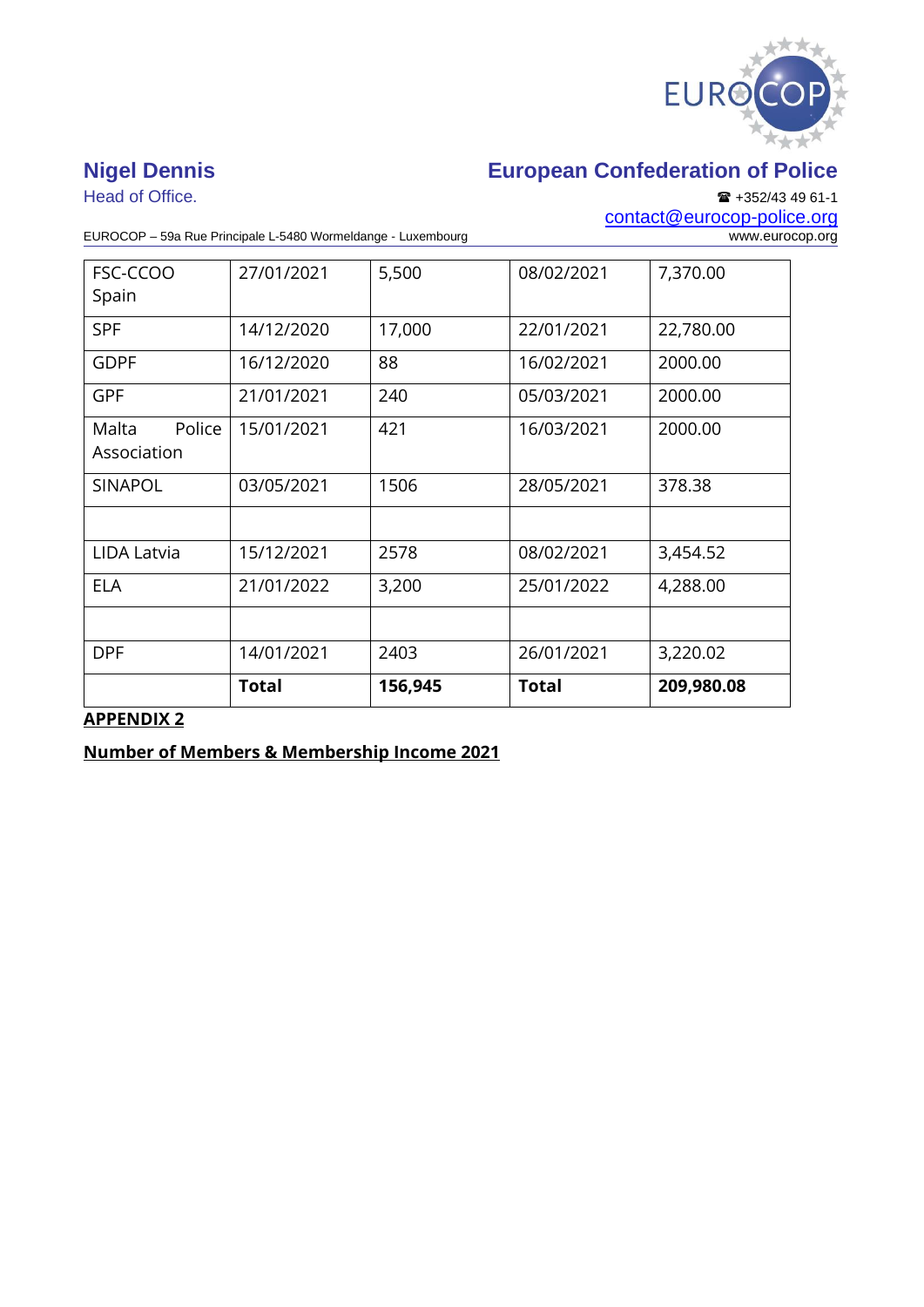

Head of Office. **+352/43 49 61-1** [contact@eurocop-police.org](mailto:jv@eurocop-police.org)

EUROCOP – 59a Rue Principale L-5480 Wormeldange - Luxembourg www.eurocop.org

## **12 Mr Adam Griffin Managing Director - Close Brother Asset Management PowerPoint Presentation**

| Presentation to The European Confederation of Police<br>ADAM GRIFFIN, MANAGING DIRECTOR<br>6TH APRIL 2022 |                                    |
|-----------------------------------------------------------------------------------------------------------|------------------------------------|
|                                                                                                           |                                    |
|                                                                                                           |                                    |
|                                                                                                           | Close Brothers<br>Asset Management |

## **13 Proposed EuroCOP Investment policy.**

European Confederation of Police Investment Policy Document was circulated prior to the meeting.

Mark stated that the following Investment Policy had been adopted by the; European Confederation of Police (EuroCOP) by the Member Organisations at the Spring Committee Meeting 2022 Investment Policy.

The Investment Policy of EuroCOP is to increase income in line with inflation while preserving the real value of capital sums invested. The portfolio is to be invested on a Low / medium risk basis. The performance of the portfolio is to be compared with your Comparator C2 TR GBP which is a natural successor to the MSCI WMA Balanced Total Return Index.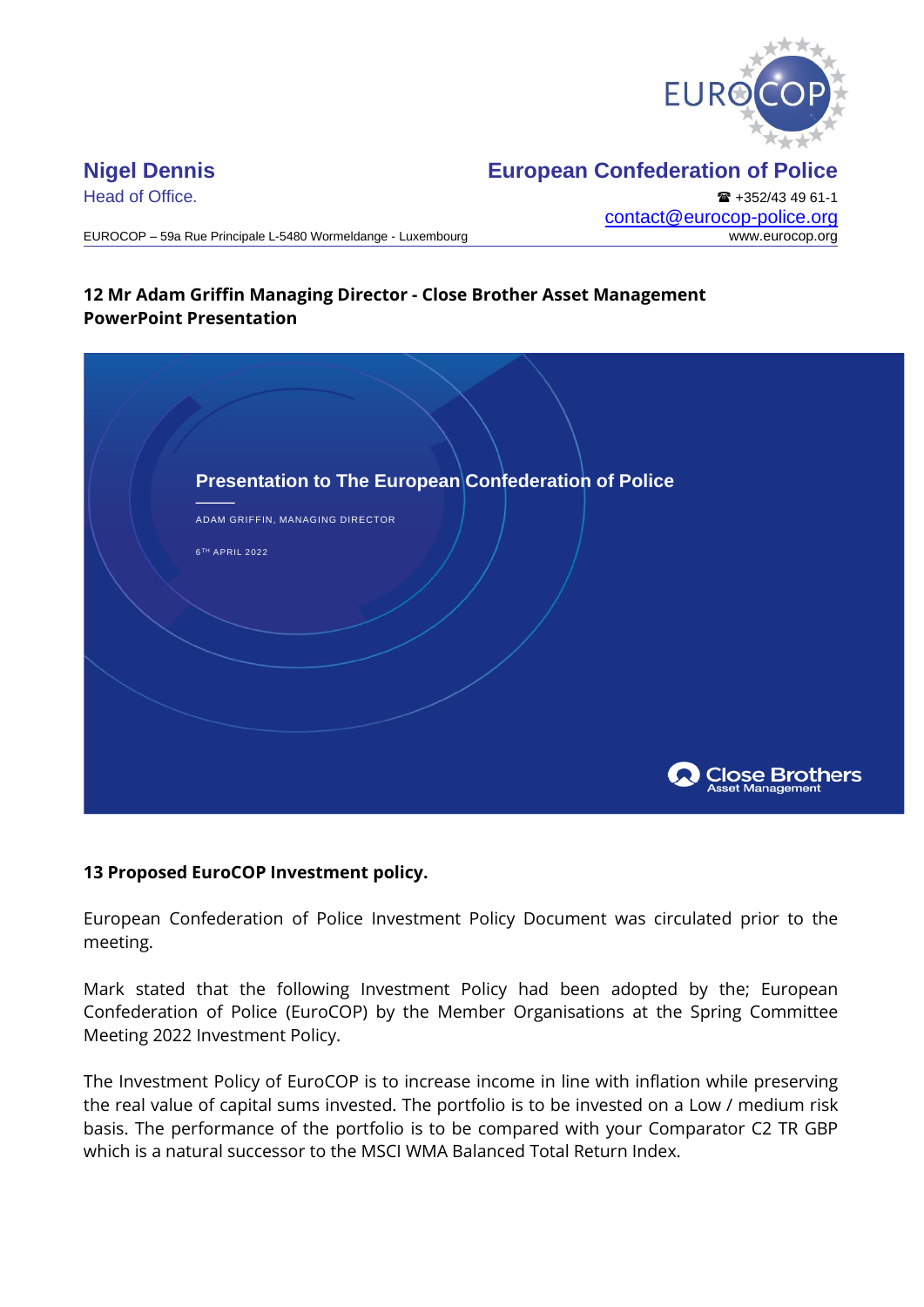

Head of Office. **+352/43 49 61-1** [contact@eurocop-police.org](mailto:jv@eurocop-police.org)

EUROCOP – 59a Rue Principale L-5480 Wormeldange - Luxembourg www.eurocop.org

Bond investments must be of investment grade or higher. Bonds are to be Sterling, Euro or US Dollar denominated. At least 70% of the bond/cash element of the portfolio is to be Euro denominated. No single holding, other than cash, may represent more than 3.5% of the total value of the portfolio at time of purchase. Any single holding investment representing 5% or more of the total portfolio value is to be highlighted to the EuroCOP Executive Committee (ExCom) at the time of each report. No single holding may represent more than 7% of the total value of this portfolio.

No investment shall be made into companies that are involved in illegal activity of any kind. No direct investment in companies with a red Human Rights – Controversy Flag.

The portfolio is to be screened quarterly to ensure that it complies with this policy in all respects and the method of screening is to be recorded.

This investment policy will be regularly monitored and reviewed by the EuroCOP ExCom.

## **VOTE – No abstentions or objections, vote carried.**

## **ACTION – To engage with Close Brothers Asset Management in relation to Investment Policy.**

## **DAY 2 – Nigel Dennis took over as chair of the meeting.**

## **14 Head of Office Report / Arrangements for Election of President - November 2022.**

Nigel Played a short video on the Joint project. With EPSU and EuroMIL

Nigel Dennis spoke on the joint project that EuroCOP are in partnership with, with European Public Services Union (EPSU) (8 million members) and EuroMILL (100,000 members).

He said that the Project have had 4 online regional meetings on Defending and Strengthening Trade Union Rights in Public Services. The final meeting of the project will be face to face and will be held in Skopje North Macedonia on the 22 & 23 September 2022.

He confirmed that this was a two-year, European Commission funded project that had been exploring the challenges of asserting and defending trade union rights for all public service workers, including civil servants, police, and military personnel. It had provided an excellent opportunity for our three federations to work together and has included a focus on monitoring the transposition of the Transparent and Predictable Working Conditions Directive.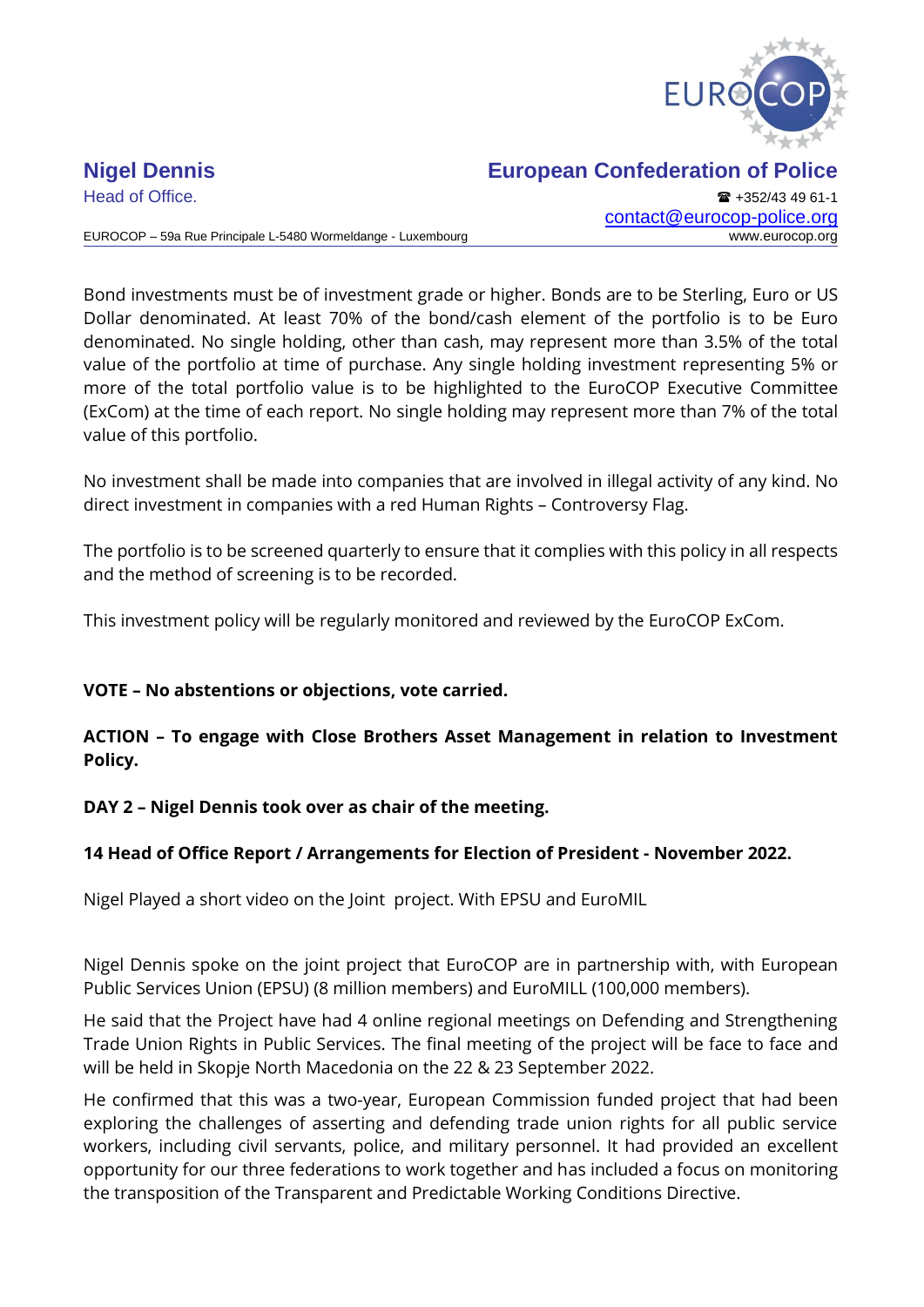

EUROCOP – 59a Rue Principale L-5480 Wormeldange - Luxembourg www.eurocop.org

Head of Office. **All and Secure 2018** +352/43 49 61-1 [contact@eurocop-police.org](mailto:jv@eurocop-police.org)

He continued to say that there will be funding available to pay for Travel and Accommodation for Member Organisation whose countries are in the EU. (MO whose countries are not members of the EU are still invited to attend however funding for travel and accommodation costs are not available), he encouraged MO to attend this event.

He asked that anyone who wished to attend as part of the EuroCOP delegation to let him know so practical information could be sent once he had received it.

He continued by saying, "I am future focussed for this organisation, and with the support of yourselves as member organisations, I am determined along with my colleagues in the ExCom that this European Police Representative body's voice is appropriately heard.

As the Head of Office or as other organisations describe the role he undertakes as the General Secretary, he said that he was quite rightly challenged at our last meeting when he described EuroCOP as the leading Police Representative Body in Europe. He has reflected on this and given our status as the **ONLY** police representative body within the ETUC and ETUF.

He said, "Our Organisation has participatory status as an International nongovernmental organisation within the Council of Europe. We have the ability to file complaints against member states of which there are now 46 after Russia was expelled on the  $16<sup>th of</sup>$  March, so having taken all of this into consideration, I remain of the view that we are the leading Police Representative body within geographical Europe who has a voice that can be heard and listened to. I am however acutely aware that collectively as representative bodies we are only as good as the contributions we can all make to make this organisation go from strength to strength".

Nigel request that you inform the ExCom of any problems, or concerns that you face to allow them to voice them at these forums.

Nigel went on to express his appreciation for the work they have undertaken and as an organisation, he said we have clearly defined our targets that were described in our Action Plan 2020 – 2024, and as we approach the halfway stage of that process it was appropriate that we looked at what has been achieved and of those outcomes what we would mark as a success or could and/or should improve on.

When he looked around the room today, he stated that he would like to see younger colleagues, to tell us what it's like on the front line of operational Policing and to share their experiences on how the cost of living crisis is impacting them and their families , and to encourage them to come to our meetings, as he believes we can do so much more with their views and experiences.

He believes that EuroCOP can achieve the following and requests that all MO work together to enable us to: -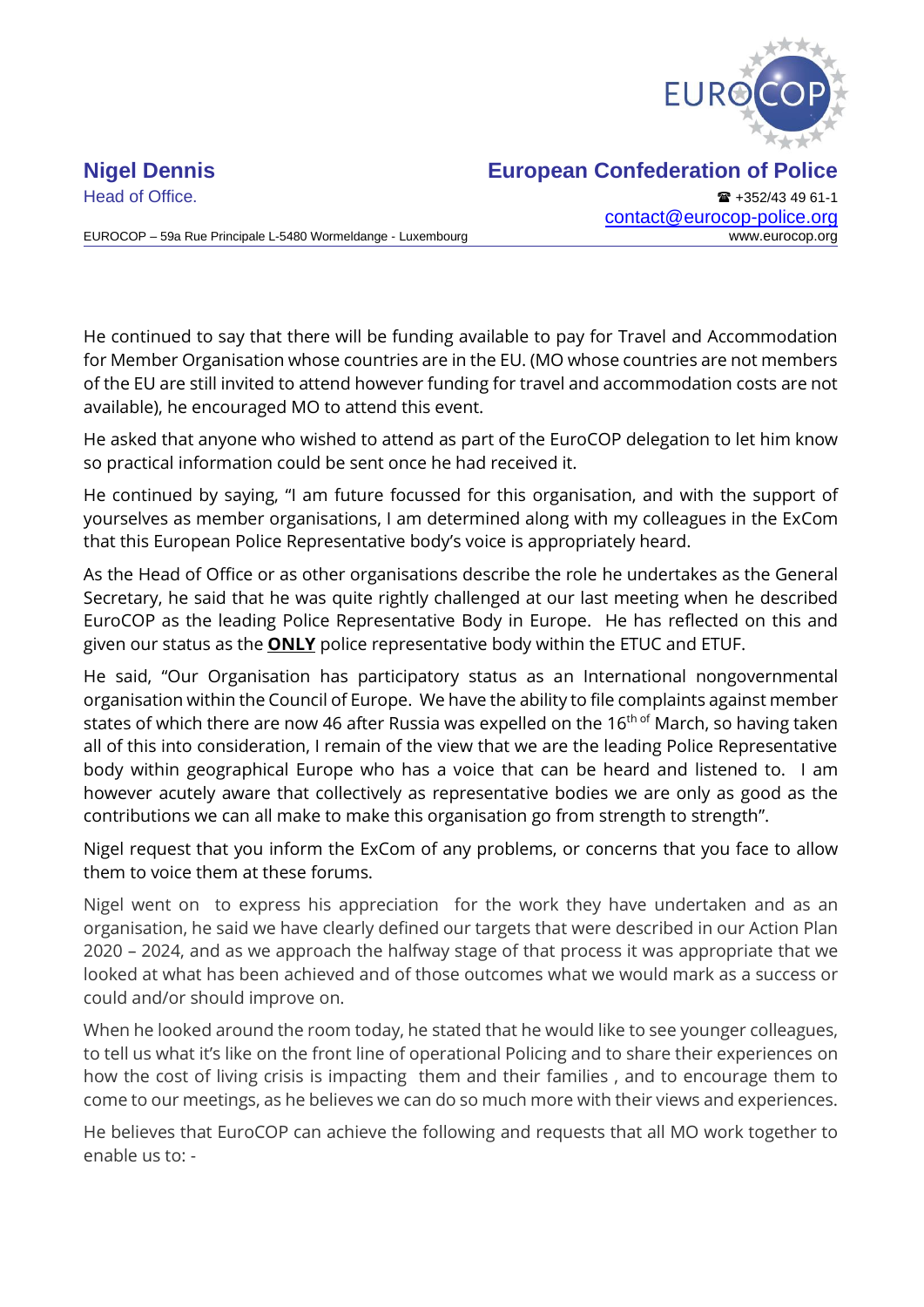

Head of Office. **+352/43 49 61-1** [contact@eurocop-police.org](mailto:jv@eurocop-police.org)

EUROCOP – 59a Rue Principale L-5480 Wormeldange - Luxembourg www.eurocop.org

Raise EuroCOP's profile Establish and build a foundation for developing A policy environment that supports police officers Promote and support policing best practice

## **Election of President – November 2022**

EuroCOP is always evolving and is currently working well with the MO's and the current ExCom.

The rules for election of President were changed in 2020 in relation to the reduction in the term of office from 5 years to 2 years. This was due to the vast commitment, time and effort that was involved in the role.

Any nominees that wish to be considered for the post must send their nomination from their own organisation together with a nomination from another organisation (as per the statues) to be considered for the role.

He confirmed that nominations will close on 26 September 2022 and the election will take place on 9 November 2022.

If any prospective nominees would like further information on the role, please contact Nigel.

## **15 ErNE – Next steps Violence against the Police.**

Ainhoa Martinez, from Ertzainen Nazional Elkartasuna Sindicato Independiente de la Policia Vasca, (ErNE) stated that Violence against the police is increasing and something must be done to stop it. The biased image shown by the media makes this situation worse. She asked Who protects those who protect?

She believed a gathering before the institutions in Brussels would send a clear and loud message. This gathering was suggested in the past, but due to COVID, it was decided to wait. Now that things are better, we could convene a gathering whenever the ExCom deems appropriate.

We heard from the floor that In Portugal there were 4,000 attacks on police officers in one year – yet 95% were not sent to jail. In Norway, since 2002 violence on police officers have tripled.

Calum Steele thanked ErNE for their persistence in bringing this matter to their attention and he confirmed that he will personally make contact with them to produce a template that will be circulated to MOs to gather data to enable EuroCOP to take this very serious matter to the European Parliament.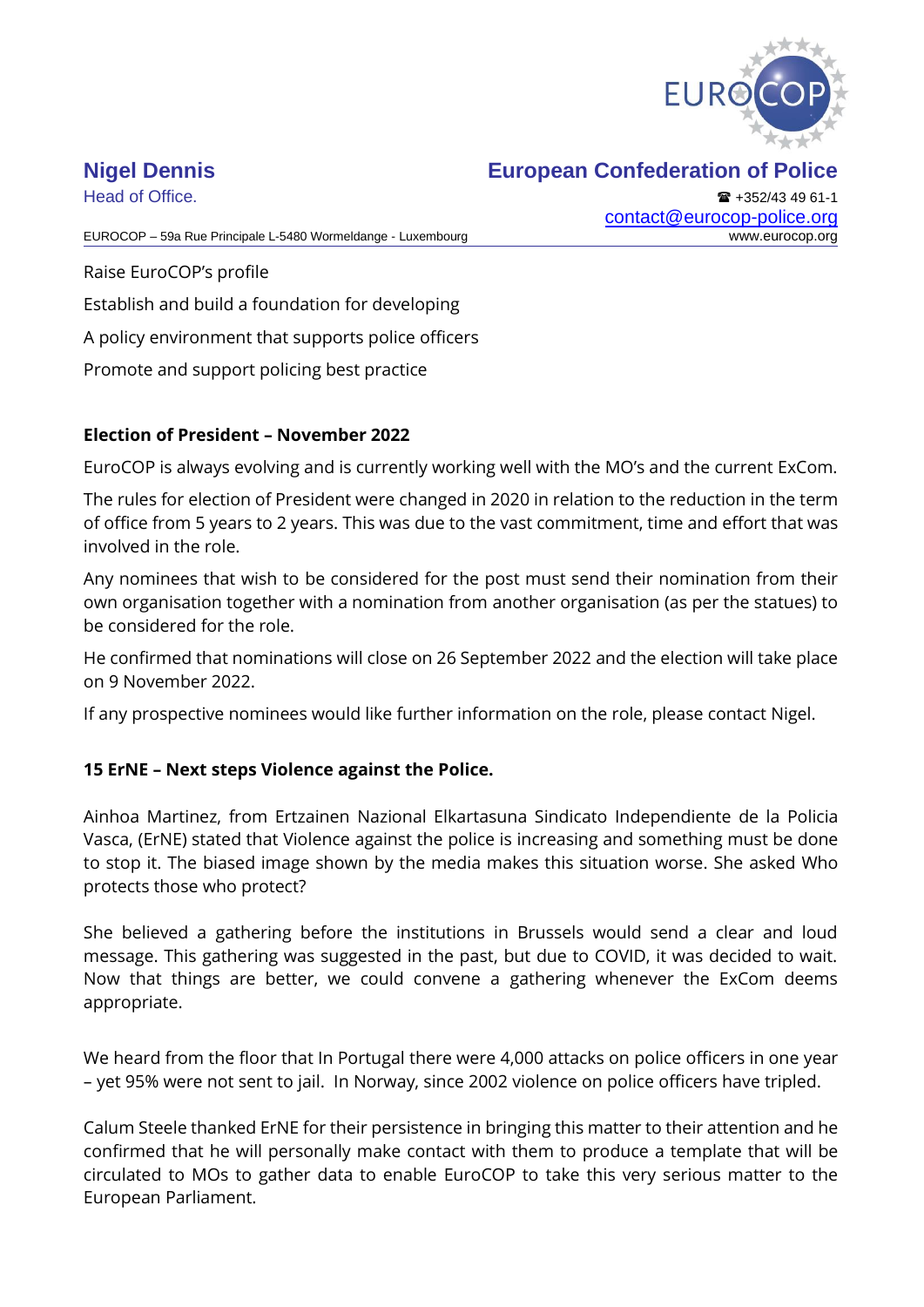

EUROCOP – 59a Rue Principale L-5480 Wormeldange - Luxembourg www.eurocop.org

Head of Office. **+352/43 49 61-1** [contact@eurocop-police.org](mailto:jv@eurocop-police.org)

He referred to the lack of acknowledgement of the issues raised within the letters he sent in November 2021 to Commissioner Johansson. He referred to Covid but stated that that is not an excuse for any delays, that there will always be a crisis to deal with.

He believed that the concerns seem to be for the aggressor rather than victims – police officers.

The sentiments and concerns were shared by other MO's and the ExCom were thanked for taking this matter forward.

Nigel Dennis also stated that he will raise the issues at the ETUC, he is hoping with the collective help and support of others in hearing our voice will help in that Violence against the police is unacceptable, it is wrong, and it has got to stop.

## **16 CCOO – Retirement Map**

Javier Oher Alonso presented the map to the delegates explaining that they are still fighting for a better retirement age and pension for members in Spain.



MAPA JUBILACIÓN EUROPA INFOGRAFÍA 27.03.2022.pdf

Angels Bosch stated that this is the  $4<sup>th</sup>$  time the topic has been raised. Calum thanked Angels for her question, and he reiterated his earlier statement of yesterday that he will liaise with the ILEC host organisation in Australia to see if EuroCOP can import some of the information to our Website, as now it is replied heavily upon memory of those that have been around for some time to recall what has been done on the subject.

### **17 Conclusion of Meeting**

Nigel thanked everyone for attending and the contributions that they have given over the past few days and for the work they do at their federations/unions. He wished all a safe journey home.